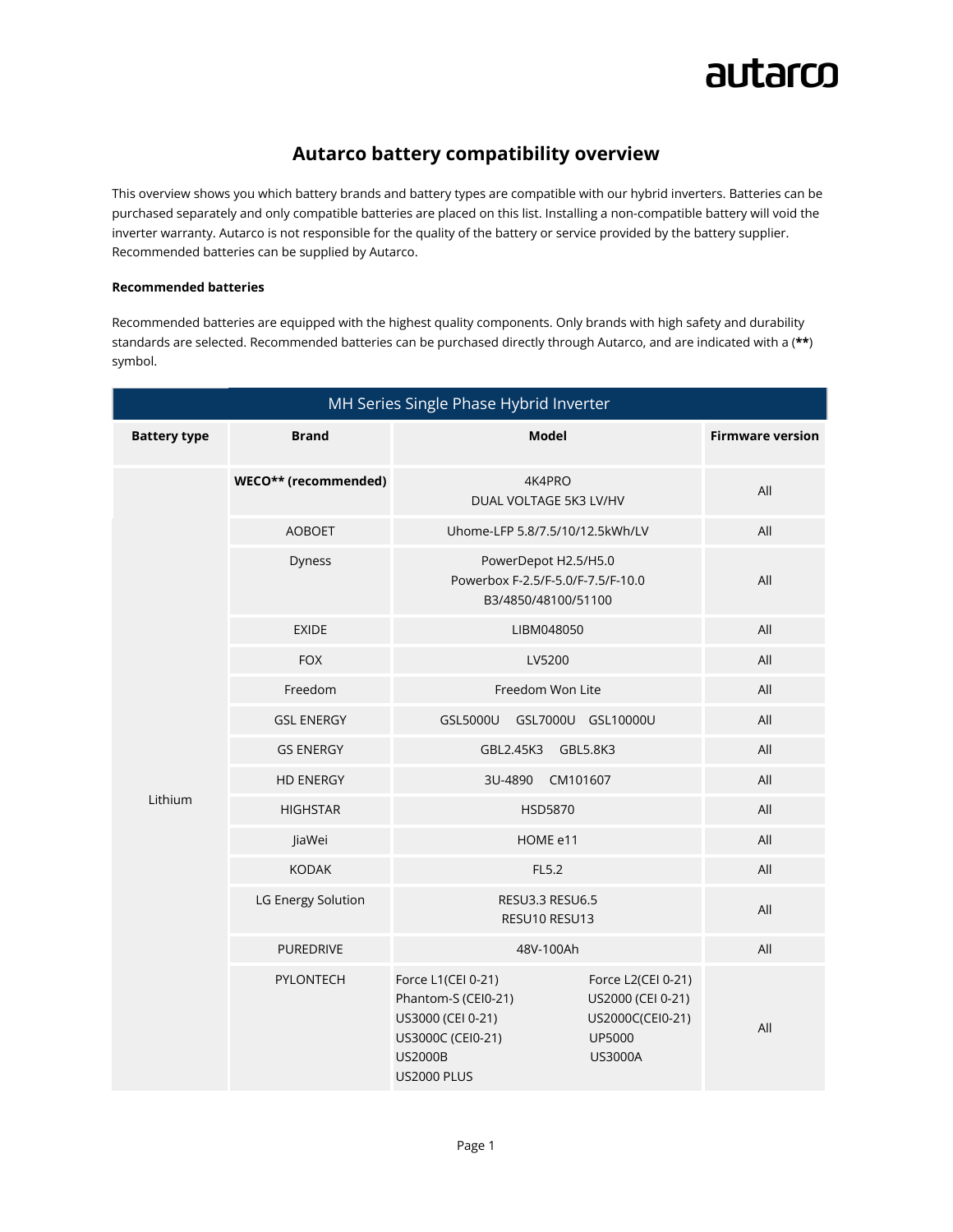## autarco

|             | <b>PAND</b>         | Powerfree-S<br>Powerfree 5-U<br>Powerfree 12 | All |
|-------------|---------------------|----------------------------------------------|-----|
|             | SOLUNA              | BATTERY MODULE 4K PACK<br>Soluna EOS 5K Pack | All |
|             | UZ energy           | L051100-A                                    | All |
|             | <b>ZETARA POWER</b> | 51.2V-100Ah                                  | All |
| Lead carbon |                     | Supported                                    |     |
| Lead-acid   |                     | Supported                                    |     |

| MR Series Single Phase Retrofit Battery Charge Controller |                      |                                                                                                                      |                         |
|-----------------------------------------------------------|----------------------|----------------------------------------------------------------------------------------------------------------------|-------------------------|
| <b>Battery type</b>                                       | <b>Brand</b>         | <b>Model</b>                                                                                                         | <b>Firmware version</b> |
| Lithium                                                   | WECO** (recommended) | 4K4PRO<br>DUAL VOLTAGE 5K3 LV/HV                                                                                     | All                     |
|                                                           | <b>BYD</b>           | <b>Battery-Box Premium LVS</b><br><b>Battery-Box Premium LVL</b><br>Battery-Box Pro 2.5-10.0<br>Battery-Box Pro 13.8 | All                     |
|                                                           | Dyness               | B <sub>3</sub><br>B4850<br>B48100<br>BX48100<br>PowerDepot H2.5/H5.0<br>Powerbox F-2.5/F-5.0/F-7.5/F-10.0            | All                     |
|                                                           | <b>EXIDE</b>         | H4850M-P02X                                                                                                          | All                     |
|                                                           | <b>FOX</b>           | LV5200                                                                                                               | All                     |
|                                                           | <b>HIGHSTAR</b>      | <b>HSD5870</b>                                                                                                       | All                     |
|                                                           | JiaWei               | HOME e11                                                                                                             | All                     |
|                                                           | <b>KODAK</b>         | FL5.2                                                                                                                | All                     |
|                                                           | LG Energy Solution   | RESU3.3<br><b>RESU6.5</b><br>RESU10<br>RESU13                                                                        | All                     |